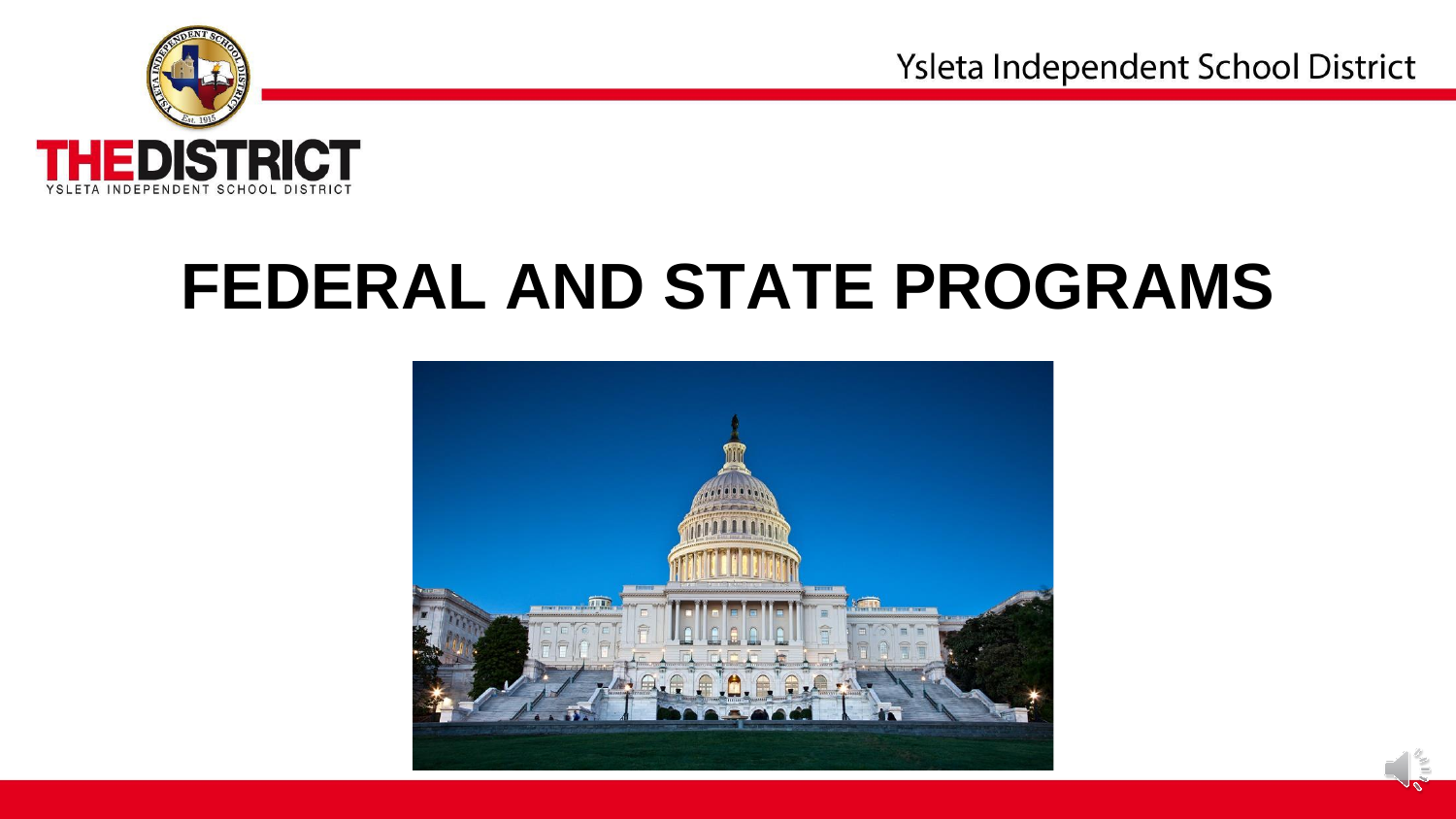

### **Raúl D. Moreno**

rmoreno[@yisd.net](mailto:rmoreno@yisd.net) (915) 434-0794

- Funding Federal/State (**Title I**, **SCE**, ESSER, IMA, etc.)
- Fiscal Compliance
- Campus Allocations
- Budget Transfers/Amendments
- Requisition Review/Approval

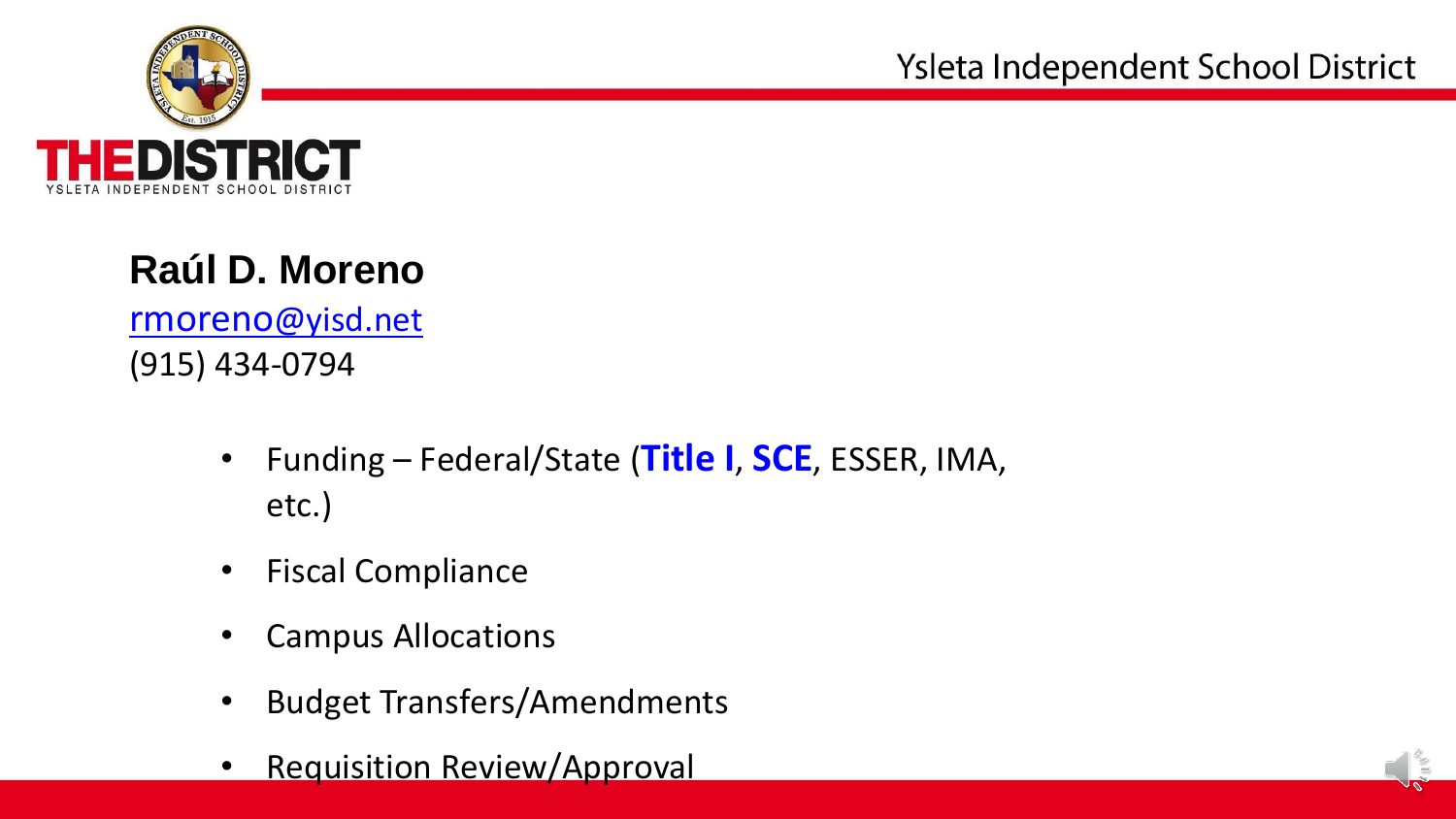





#### **CAMPUS IMPROVEMENT PLAN**

- Plan to improve every campus that receives federal and state funds
- USDE and TEA require school districts to justify all expenditures
- Goal, Objective, Action

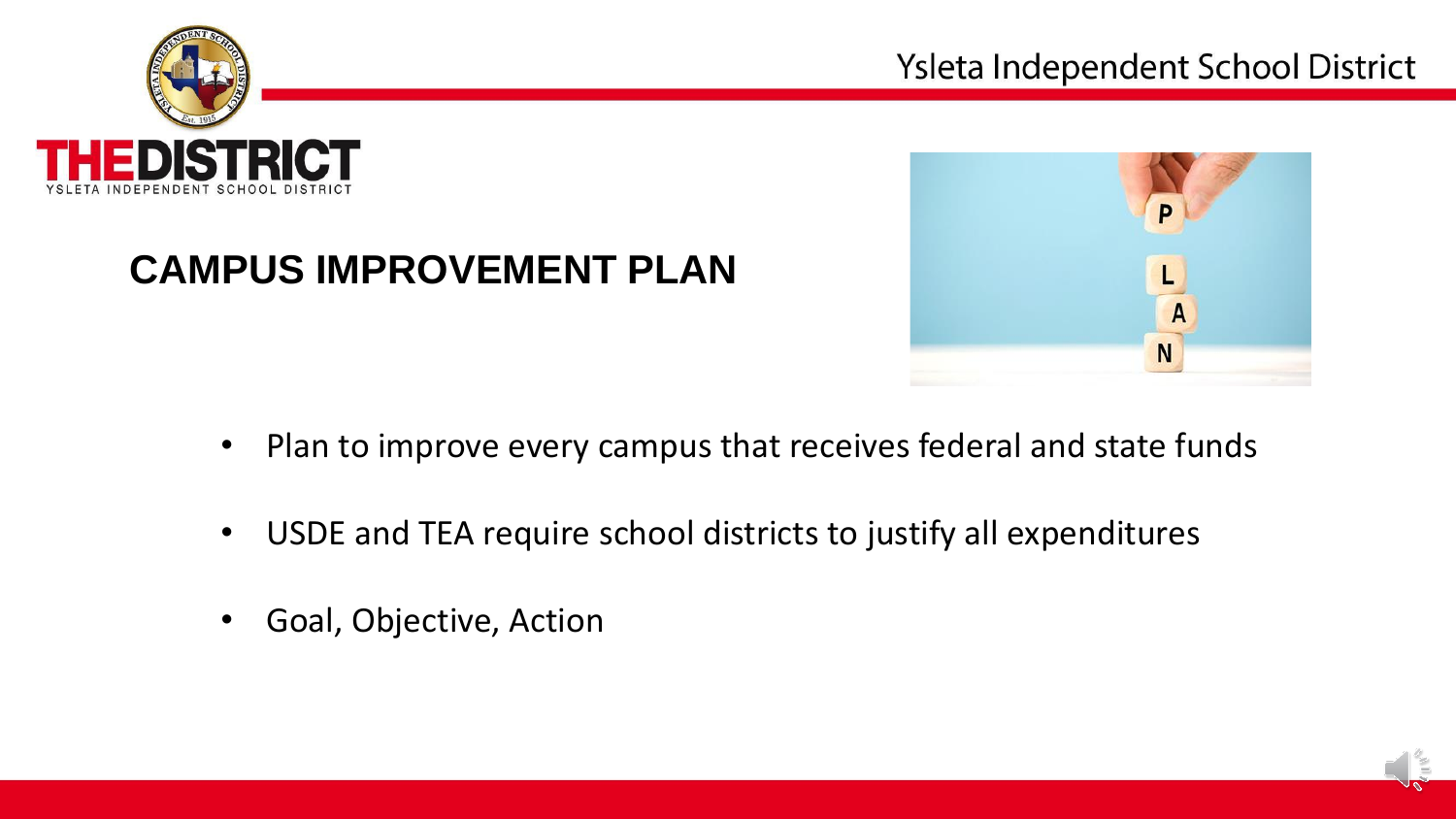

#### **CAMPUS IMPROVEMENT PLAN - Goals**

Board of Trustees

- Goal #1 OUR FUTURE Instruction
- Goal #2 OUR PEOPLE Prof. Development, Family Engagement
- Goal #3 OUR INVESTMENT Finance and Operations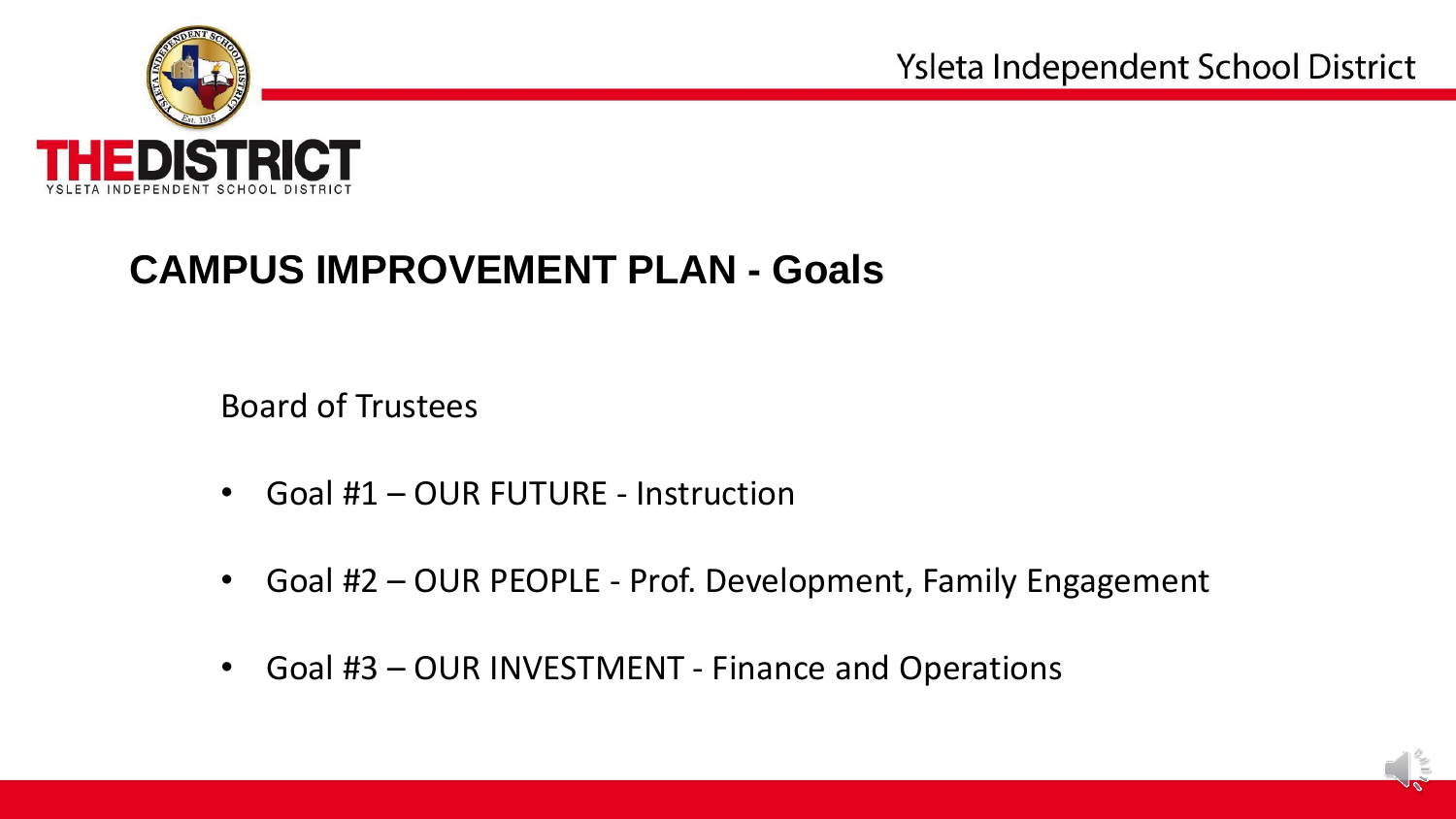

## **CAMPUS IMPROVEMENT PLAN - Objectives**

District Administration

- Measurable (85% to 90%)
- Differ by Campus (HS, MS, ES)
- Student Groups & Subjects (EL, 3<sup>rd</sup> Grade, Algebra, EOC)

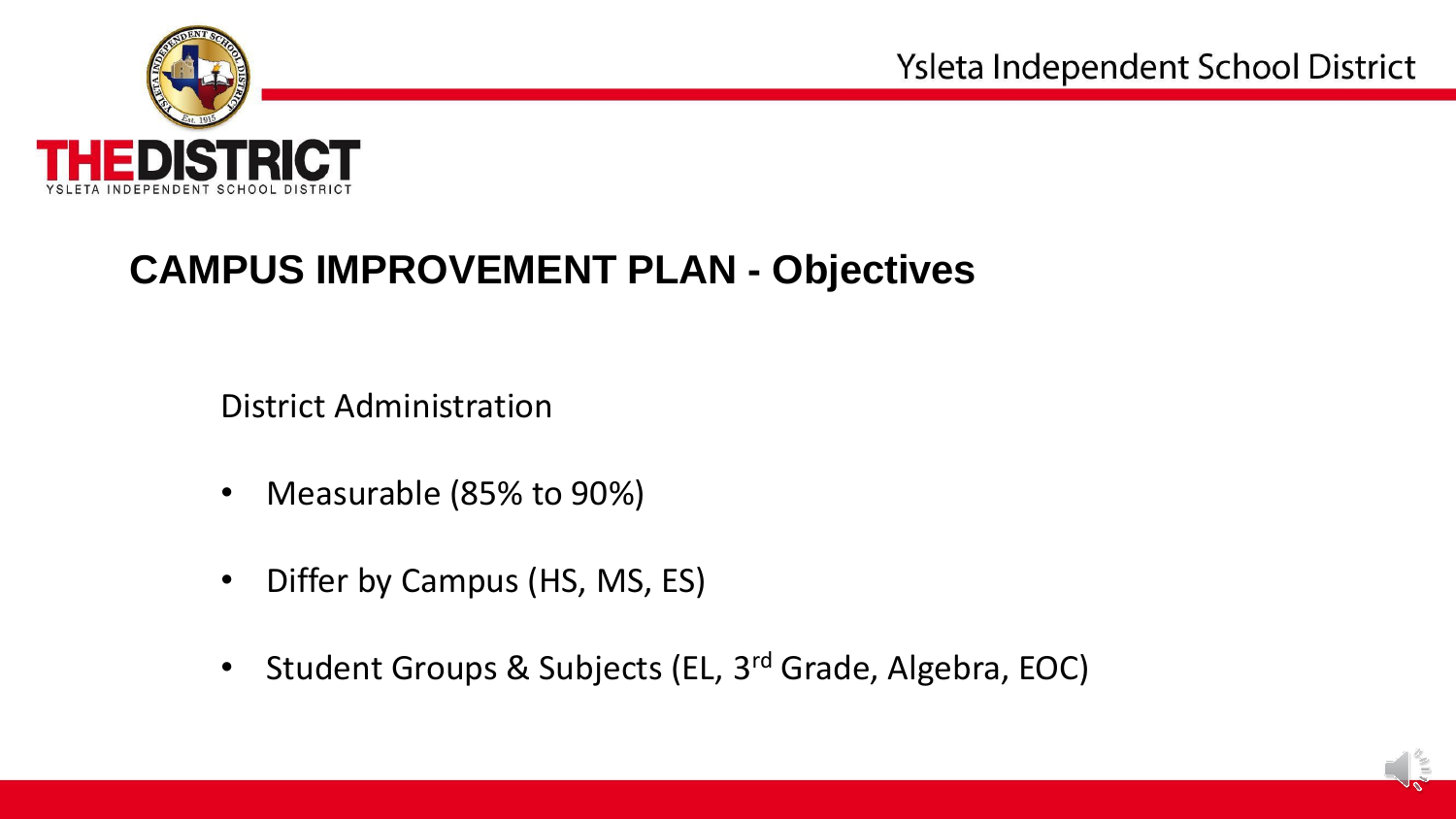

#### **CAMPUS IMPROVEMENT PLAN - Actions**

Campus Administration

- Determine Needs
- What do you want to accomplish
- How are you going to accomplish it

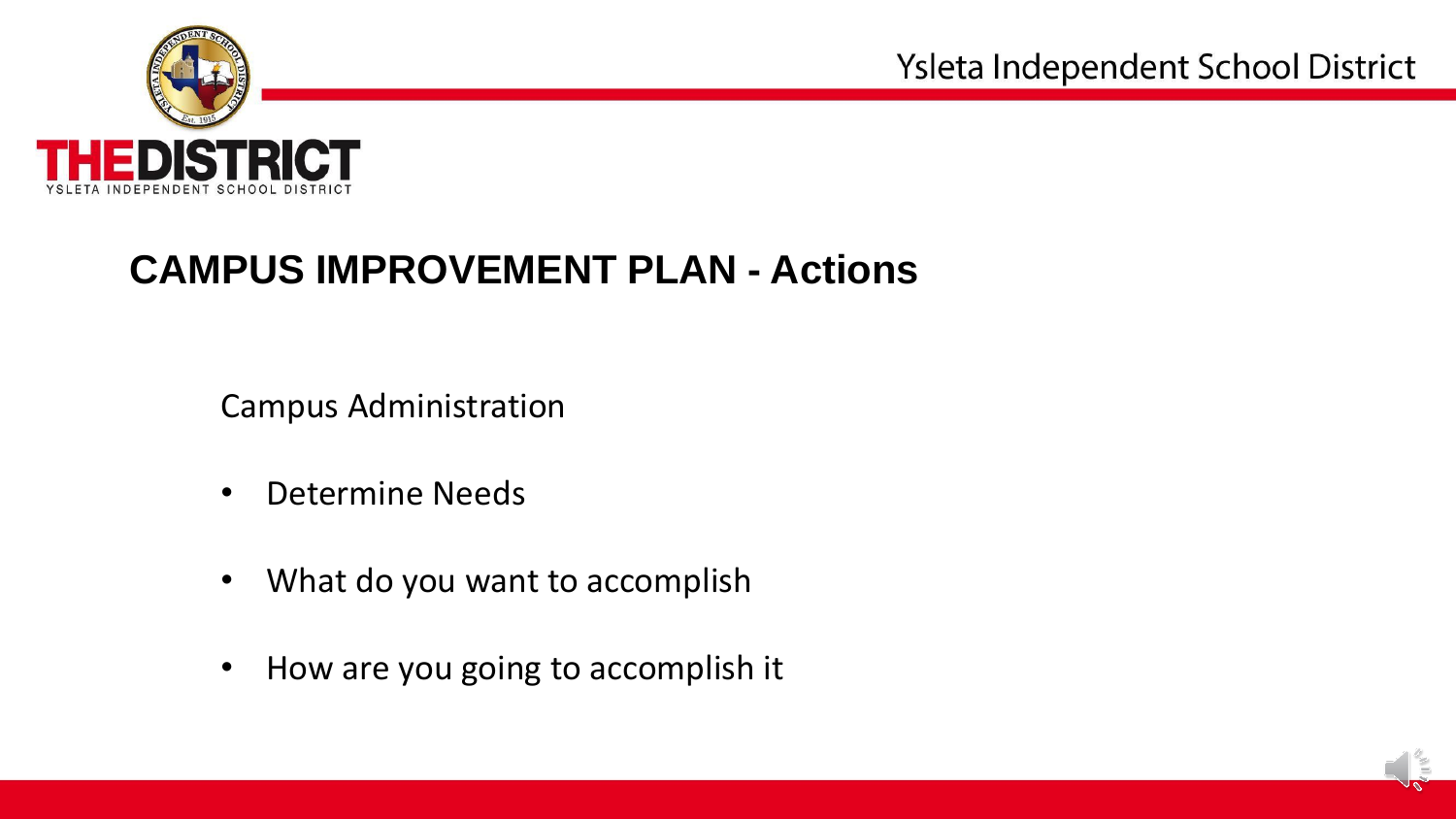

## **ALLOWABLE EXPENDITURES**

- Student Instruction **YES**
- Teacher PD **YES**
- Family Engagement **YES**

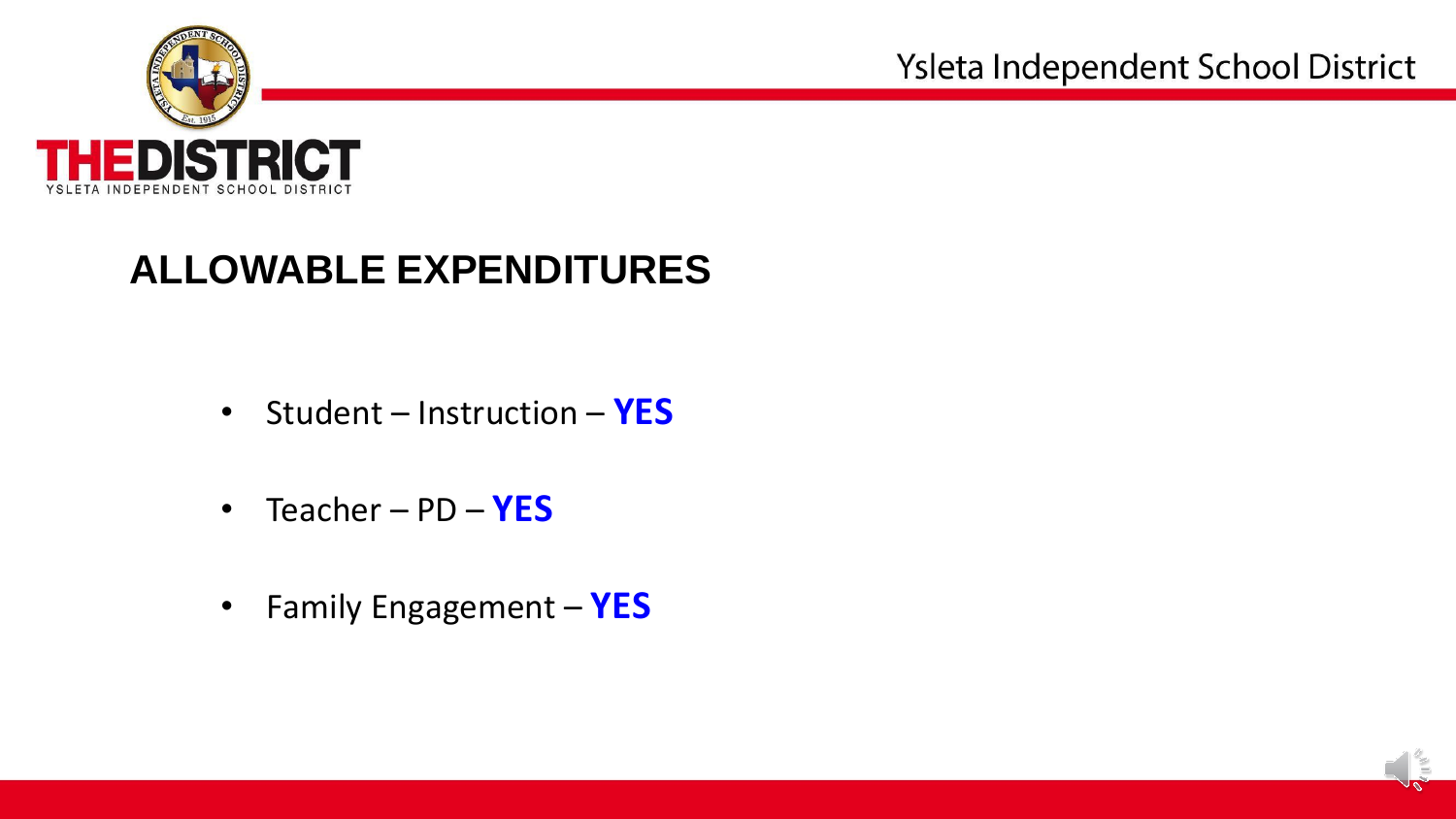

### **UNALLOWABLE EXPENDITURES**

- No Documentation **NO**
- Extra Curricular Activities **NO**
- Gifts **NO**

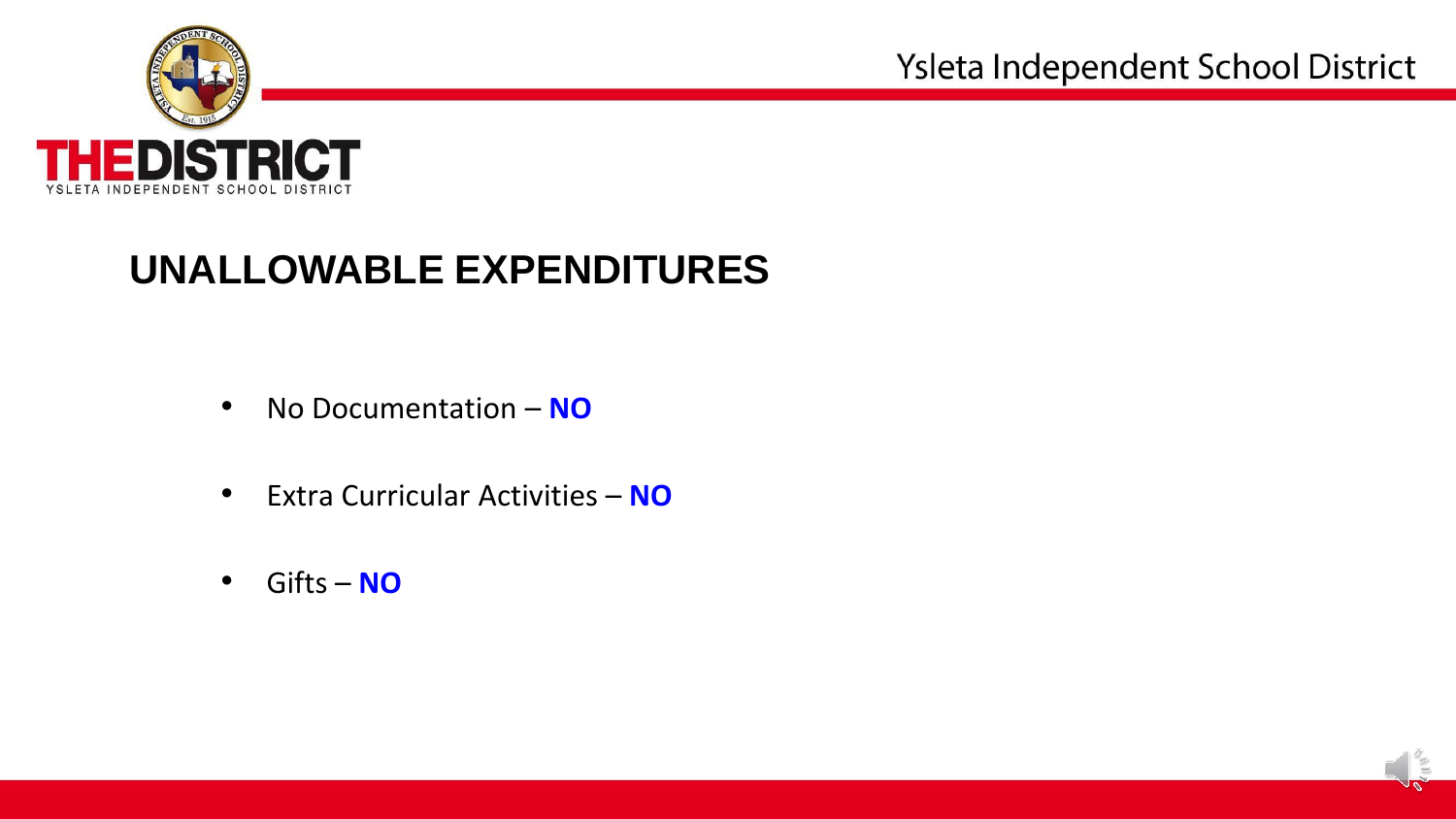

## **FEDERAL REQUIREMENTS**

- Reasonable and Necessary
- Purpose and Intent of the Grant
- Supplement not Supplant



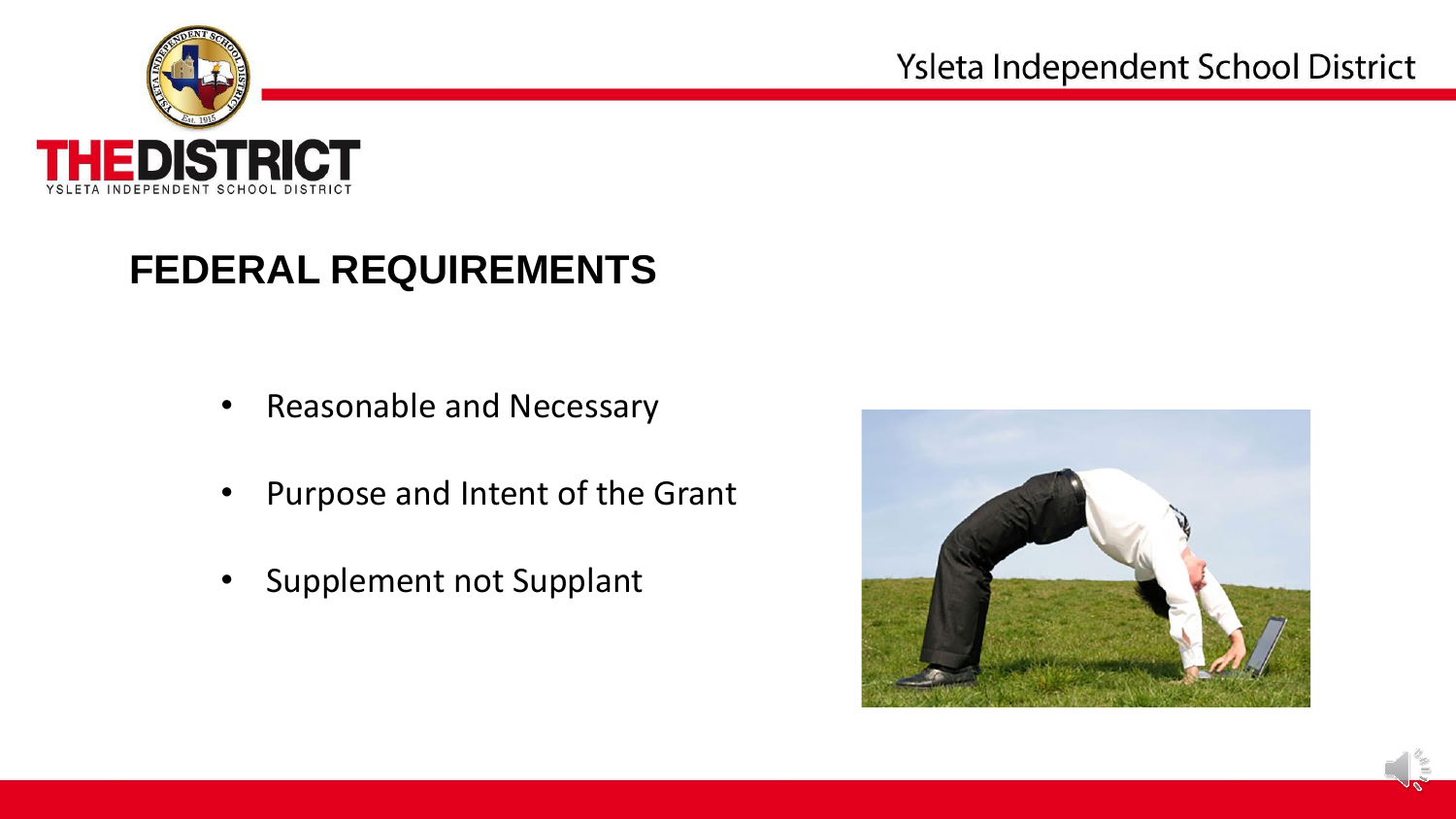

# **FAMILY ENGAGEMENT**

- Help Children Succeed in School
- Hospitality
- Possible Audit??